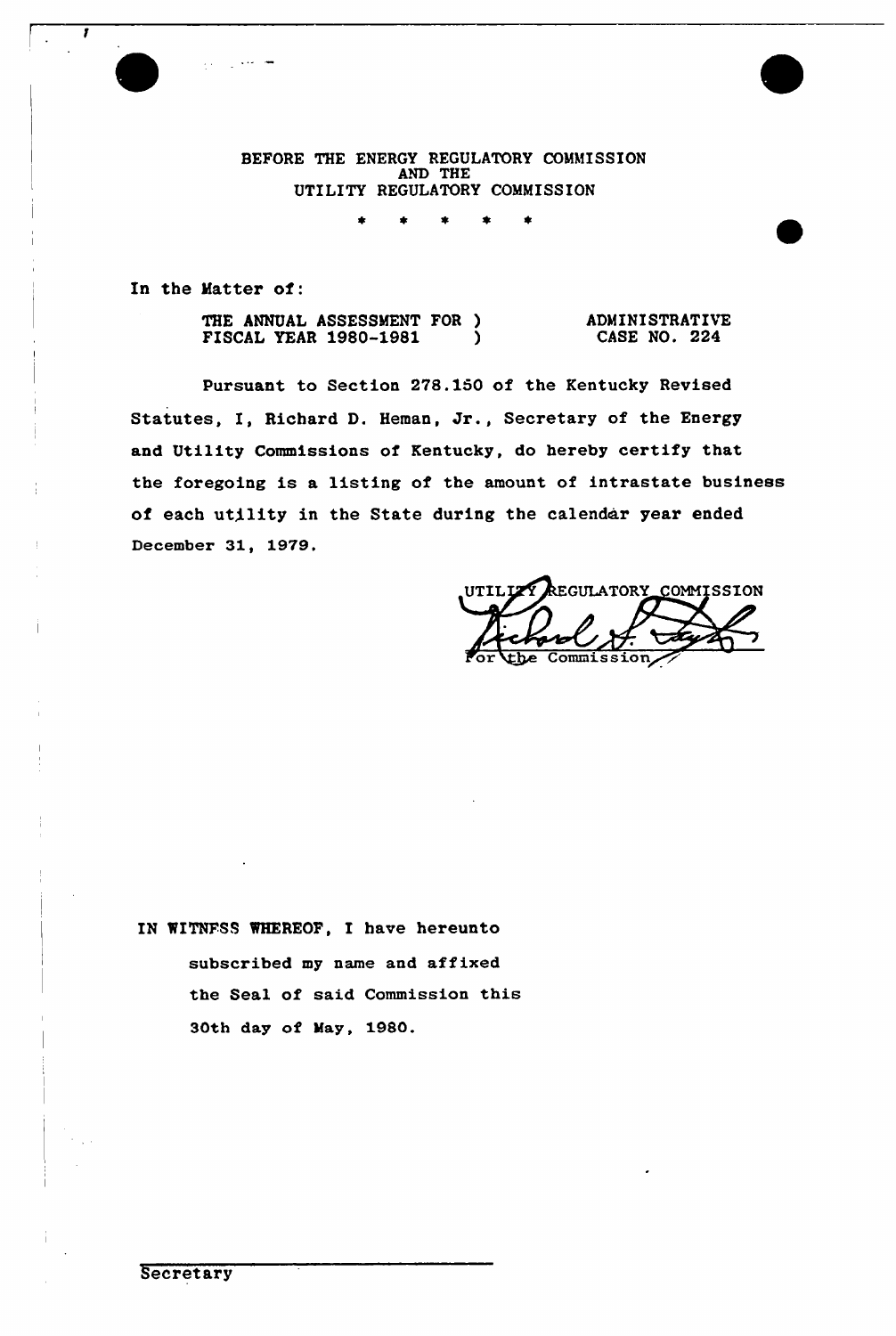

### Energy Regulatory Commission And Utility Regulatory Commission Annual Assessment — Fiscal Year 1980-1981

#### **Summary**

| Private Electric Utilities (6)               | S. | 898,651,636.37     |
|----------------------------------------------|----|--------------------|
| Rural Electric Cooperative Corporations (29) |    | 549,799,816.60     |
| Gas Utilities (39)                           |    | 216,807,366.64     |
| Sub-Total (Energy Commission)                |    | \$1,665,258,819.61 |

Radiotelephone (19) Telephone Utilities {22) Privately Owned Water Utilities (44) Water Districts (136) Water Associations (37) Sewer Utilities (168) Other Utilities (1) Sub-Total (Utility Commission) 2,146,560.49 465,506,343.15 13,259,4&2.96 21,419,228.10 3,015,396.69 9,594,454.18 267,586.00  $$515,209,051.57$ 

 $\frac{1}{\sqrt{2}}$ 

Total (501)  $$2,180,467,871.18$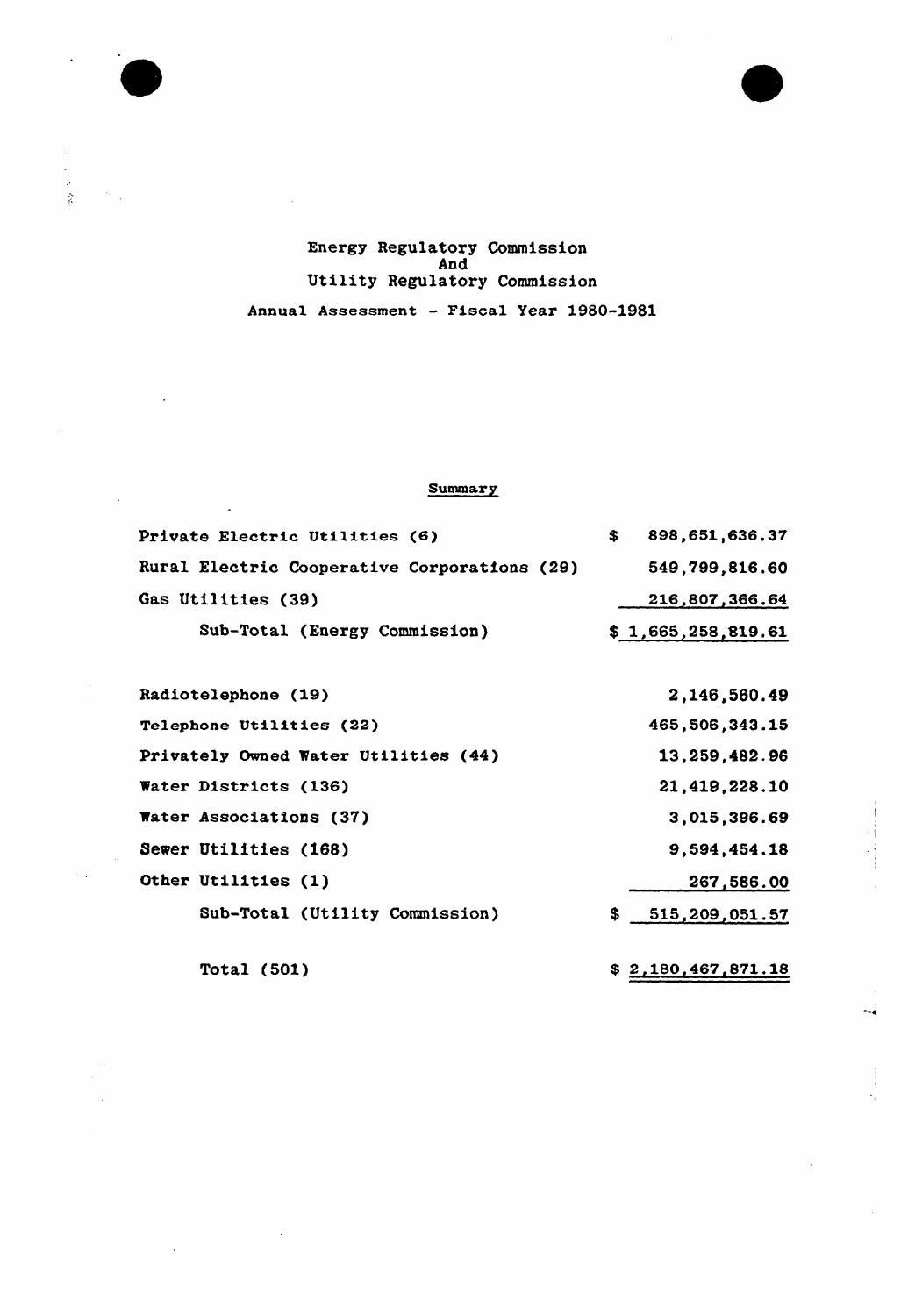

 $\ddot{\phantom{a}}$ 

 $\Delta$  $\frac{d}{dt}$ 

Energy Regulatory Commission And Utility Regulatory Commission Annual Assessment - Fiscal Year 1980-1981 Based on Intra-Kentucky Revenues of Operating Public Utilities for the Year Ended December 31, <sup>1979</sup>

### PRIVATE ELECTRIC UTILITIES:

 $\sim$   $\sim$ 

 $\ddot{\phantom{a}}$ 

 $\sim 10^7$ 

| Berea College Electric Utility Department | 2,257,158.49<br>S. |
|-------------------------------------------|--------------------|
| Jellico Electric System                   | 742,984.34         |
| Kentucky Power Company                    | 122,591,261.00     |
| Kentucky Utilities Company                | 297,435,724.18     |
| Louisville Gas and Electric Company       | 363, 315, 135, 36  |
| The Union Light, Reat and Power Company   | 112,309,373.00     |
| Total - Private Electric Utilities        | \$898,651,636.37   |

### RURAL ELECTRIC COOPERATIVE CORPORATIONS:

| Big Rivers Electric Corporation                    | \$123,304,810.00 |
|----------------------------------------------------|------------------|
| Big Sandy Rural Electric Coop. Corp.               | 4,053,218.79     |
| Blue Grass Rural Electric Coop. Corp.              | 4,686,817.00     |
| Clark Rural Electric Coop. Corp.                   | 6,209,532.00     |
| Cumberland Valley Rural Electric Coop. Corp.       | 7,174,761.00     |
| East Kentucky Power Cooperative, Inc.              | 89,085,900.00    |
| Farmers Rural Electric Coop. Corp.                 | 6,298,249.63     |
| Fleming-Mason Rural Electric Coop. Corp.           | 6,813,227.00     |
| Fox Creek Rural Electric Coop. Corp.               | 2,956,330.46     |
| Grayson Rural Electric Coop. Corp.                 | 3,898,682.95     |
| Green River Electric Corporation                   | 70,230,356.73    |
| Harrison County Rural Electric Coop. Corp.         | 3,797,204.00     |
| Henderson-Union Rural Electric Coop. Corp.         | 49, 114, 437.00  |
| Hickman-Fulton Counties Rural Electric Coop. Corp. | 5,630,119.00     |
| Inter-County Rural Electric Coop. Corp.            | 6,150,433.07     |
| Jackson County Rural Electric Coop. Corp.          | 11,770,732.09    |
| Jackson Purchase Electric Cooperative Corporation  | 12,355,537.00    |
| Licking Valley Rural Electric Coop. Corp.          | 4,895,952.24     |
| Meade County Rural Electric Coop. Corp.            | 6,313,987.00     |
| Nolin Rural Electric Coop. Corp.                   | 7,093,824.00     |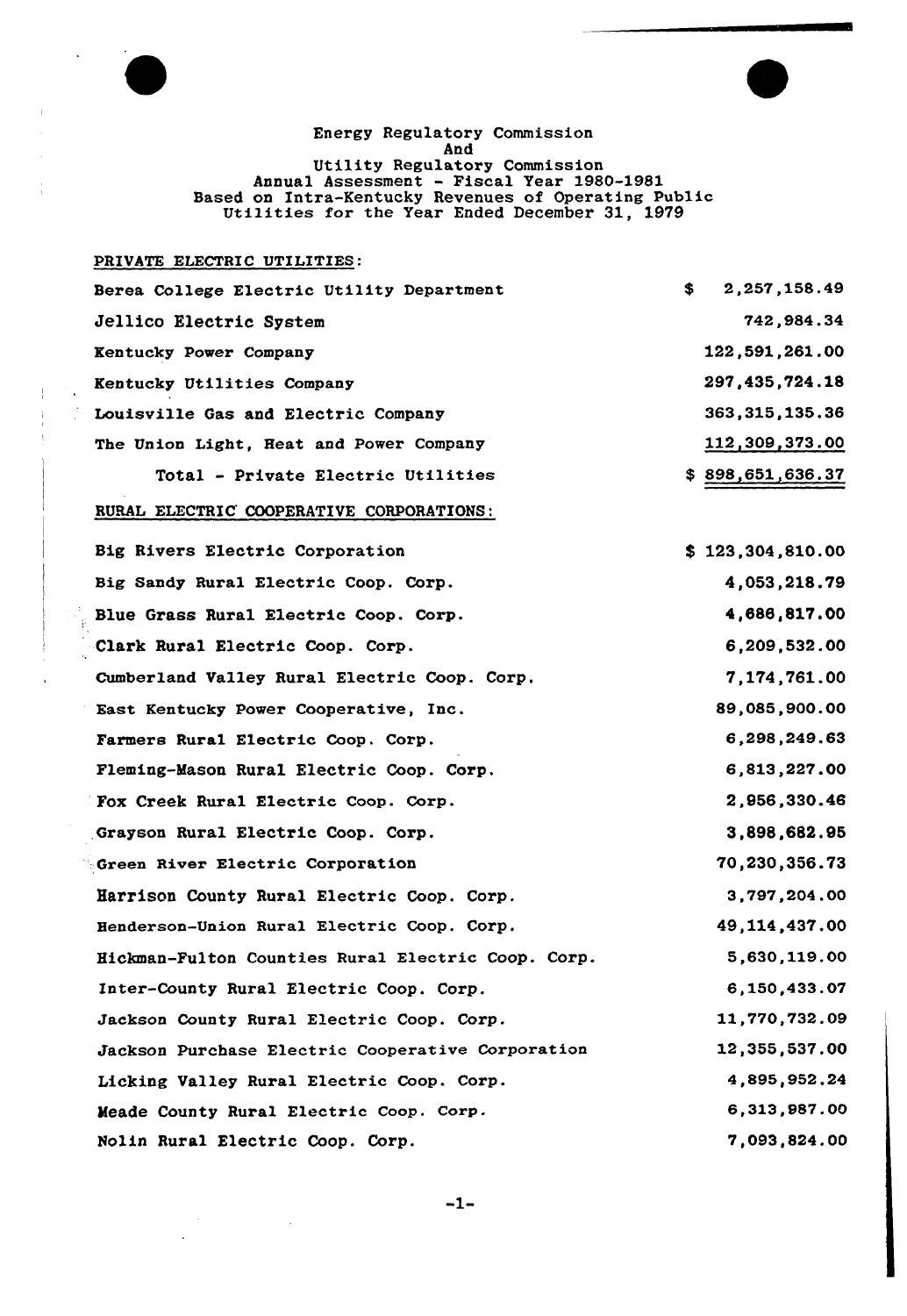## RURAL ELECTRIC COOPERATIVE CORPORATIONS (CONT'D)

| Owen County Rural Electric Coop. Corp.          | \$<br>9,473,808.00 |
|-------------------------------------------------|--------------------|
| Pennyrile Rural Electric Coop. Corp.            | 23,731,892.37      |
| Salt River Rural Electric Coop. Corp.           | 10,423,285.34      |
| Shelby Rural Electric Coop. Corp.               | 4,209,799.06       |
| South Kentucky Rural Electric Coop. Corp.       | 13,366,681.37      |
| Taylor County Rural Electric Coop. Corp.        | 5,568,121.92       |
| Tri-County Electric Membership Corporation      | 9,403,698.04       |
| Warren Rural Electric Coop. Corp.               | 22, 252, 632.88    |
| West Kentucky Rural Electric Coop. Corp.        | 19,535,786.66      |
| Total - Rural Electric Cooperative Corporations | \$549,799,816.60   |

# GAS UTILITIES

| Atlantic Gas Transmission Company     | \$<br>11,715.00 |
|---------------------------------------|-----------------|
| Auxier Road Gas Company, Inc.         | 278,214.00      |
| Belfry Gas, Inc.                      | 274,978.00      |
| B & H Gas Company, Inc.               | 45,943.19       |
| Capital Oil & Gas Company, Limited    | 64,917.50       |
| Columbia Gas of Kentucky, Inc.        | 85,616,885.00   |
| Cumberland Valley Pipe Line Company   | 4,346,914.00    |
| Davis Branch Gas Company              | 5,374.98        |
| Delta Natural Gas Co., Inc.           | 6,706,714.00    |
| East Kentucky Utilities Company, Inc. | 303,535.00      |
| Elam Utility Company, Inc.            | 190,644.32      |
| Elzie Neeley Gas Company, Inc.        | 47,022.51       |
| Equitable Gas Company                 | 710,293.00      |
| Gas Service Company, Inc.             | 5,282,852.00    |
| Holly Creek Production Corporation    | 24,914.00       |
| The Inland Gas Company, Inc.          | 14,210,675,00   |
| Johnson County Gas Company, Inc.      | 266,735.37      |
| Kentucky Ohio Gas Company             | 211,077.00      |
| Kentucky West Virginia Gas Company    | 1,093,482.00    |
| Laurel Valley Pipe Line Company       | 66,000.00       |
| Lyda Gas Company, Inc.                | 7,743,66        |
| Magoffin Gas Company, Inc.            | 3,423.94        |

 $2 -$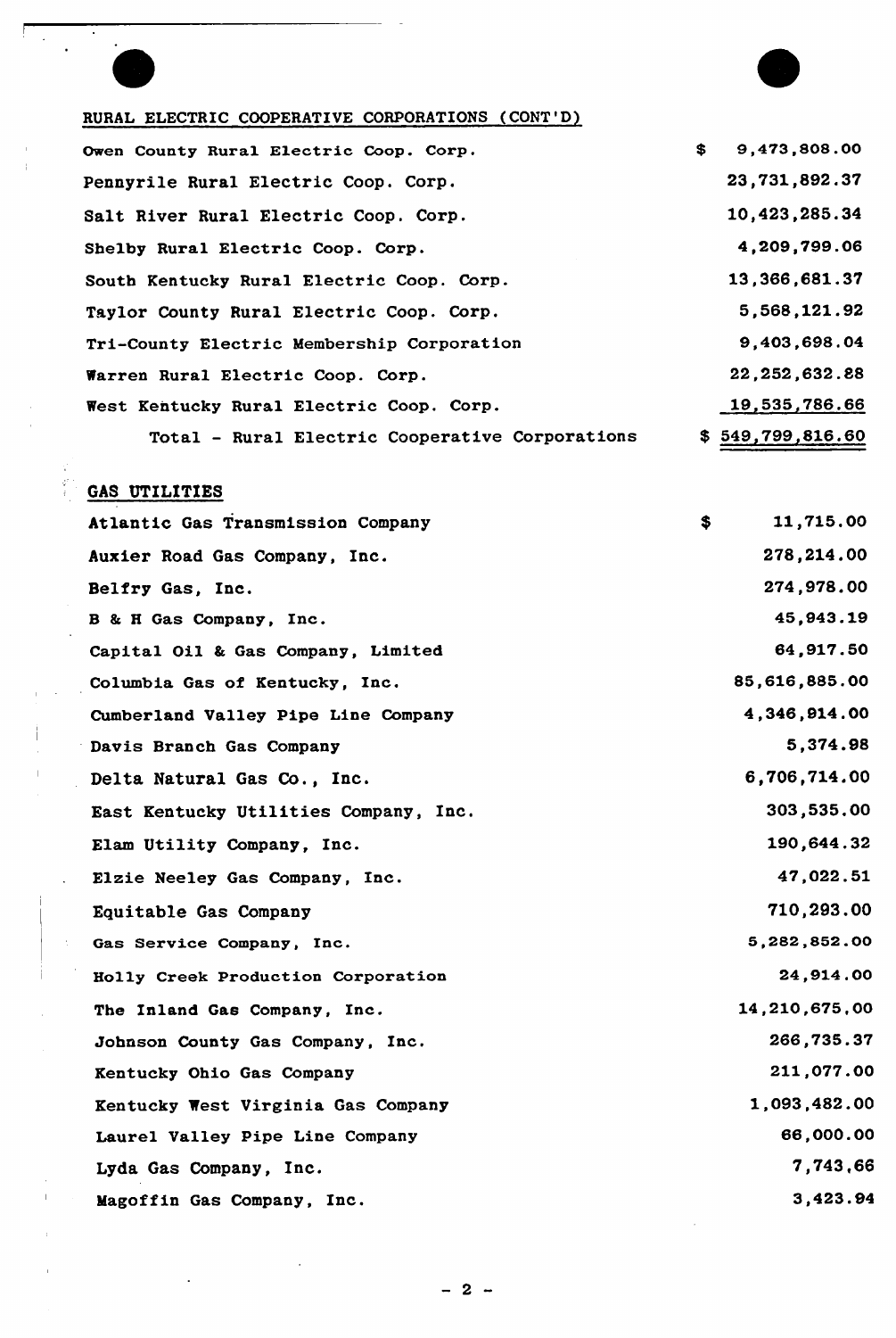

 $\mathbf{I}$  $\mathcal{L}_{\mathbf{r}}$ 

 $\frac{1}{2}$ 

 $\ddot{\phantom{a}}$  $\ddot{\phantom{a}}$ 

 $\frac{1}{3}\frac{1}{2}$ 

 $\sim$ 

 $\bar{z}$  $\pm$ 



 $\mathcal{A}^{\pm}$ 

## GAS UTILITIES (CONT'D)

| Martin Gas Company, Inc.                         | \$<br>229,840.00 |
|--------------------------------------------------|------------------|
| Mike Little Gas Company, Inc.                    | 190,589.11       |
| Mountain Utilities, Inc.                         | 135,958.00       |
| Mt. Olivet Natural Gas Company, Inc.             | 151,210.03       |
| Ohio River Gas Company, Inc.                     | 214,918.02       |
| Public Gas Company, Limited                      | 271,428.78       |
| Pendleton County Water and Gas District          | 823,726.29       |
| Peoples Gas Company of Kentucky                  | 4,103,289.00     |
| Phelps Gas Company, Inc.                         | 115,670.69       |
| Richardsville Gas Company, Inc.                  | 6,706.74         |
| Shawnee Pipeline Company                         | 488,104.91       |
| Valley Gas, Inc.                                 | 168,088.68       |
| Western Kentucky Gas Company                     | 85,889,793.00    |
| Western-Lewis Rectorville Gas and Water District | 277,267.83       |
| Winmar Corporation                               | 3,003.55         |
| The Wiser Oil Company                            | 3,907,688.00     |
| W. W. Lindsey, Trustee                           | 60,030.54        |
| Total Gas Utilities                              | 216,807,366.64   |

## RADIOTELEPBONE UTILITIES:

| Answering Service of Hopkinsville          | \$<br>.75,417.00 |
|--------------------------------------------|------------------|
| Church Telephone Answering Service         | 14,035.79        |
| Cincinnati Radio Telephone Systems, Inc.   | 76,050.52        |
| Harold's Radio Service, Inc.               | 11,807.44        |
| Kentucky Communications                    | 18,540.00        |
| Kentucky Radio Service                     | 1,290.75         |
| Louisville 2-Way Radio Service, Inc.       | 1,343,641.93     |
| Mayfield Answering Service, Inc.           | 15,237.48        |
| Metro-Telecommunications of Kentucky, Inc. | 41,691.00        |
| Paging & Mobile Telephone Company, Inc.    | 5,160.53         |
| Page-Phone, Inc.                           | 29,105.00        |
| Radio Communications Corporation           | 220, 231.04      |
| Radio Paging and Radiotelephone, Inc.      | 14,427.33        |
| Radio Telephone, Inc.                      | 55,263.57        |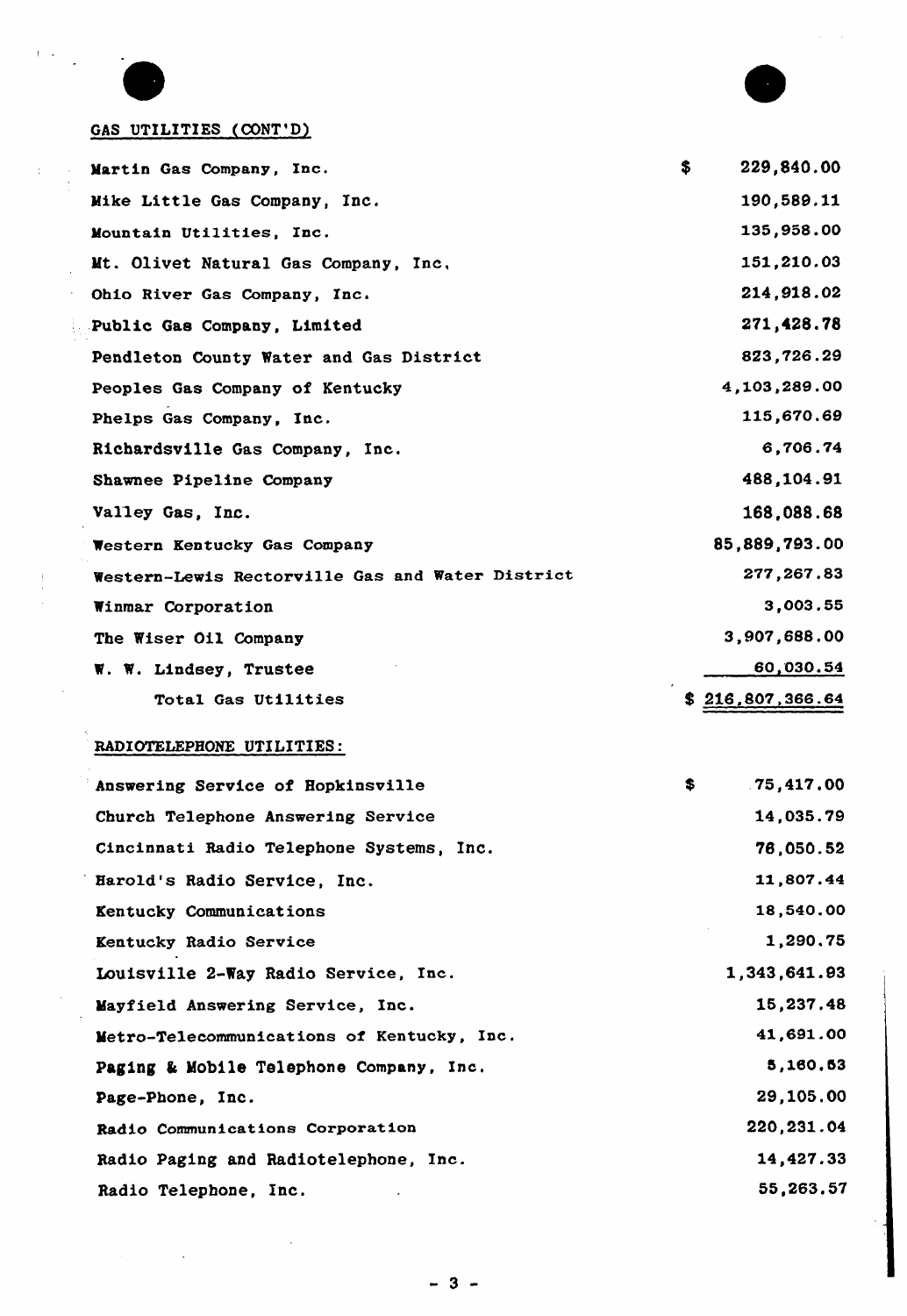

## RADIOTELEPHONE UTILITIES (CONT'D}

| Tele-Page Corporation                          | S. | 22,389.21      |
|------------------------------------------------|----|----------------|
| Telephone Answering Service, Inc.              |    | 75,913.00      |
| Telephone Answering Service of Owensboro, Inc. |    | 62,624.90      |
| Telpage                                        |    | 46,173.00      |
| West Kentucky 2-Way Radio, Inc.                |    | 17,561,00      |
| Total Radiotelephone Utilities                 |    | \$2,146,560.49 |

## TELEPHONE UTILITIES

| Ballard Rural Telephone Cooperative Corporation, Inc.          | 1,151,937.00<br>\$ |
|----------------------------------------------------------------|--------------------|
| Brandenburg Telephone Company                                  | 3,550,569.00       |
| Cincinnati Bell, Inc.                                          | 29,701,074.00      |
| Continental Telephone Company of Kentucky                      | 15, 180, 552.00    |
| Duo County Telephone Cooperative Corporation, Inc.             | 1,275,161.04       |
| Echo Telephone Company, Inc.                                   | 2,389,544.56       |
| Foothills Rural Telephone Cooperative Corporation, Inc.        | 1,855,406.31       |
| General Telephone Company of Kentucky                          | 86,475,655.00      |
| Harold Telephone Company, Inc.                                 | 917,095.00         |
| Highland Telephone Cooperative, Inc.                           | 652,000.00         |
| Leslie County Telephone Company, Inc.                          | 689,011.00         |
| Lewisport Telephone Company, Inc.                              | 322,418.97         |
| Logan Telephone Cooperative, Inc.                              | 857,165.00         |
| Mountain Rural Telephone Cooperative<br>Corporation, Inc.      | 1,602,567.20       |
| North Central Telephone Cooperative, Inc.                      | 562,749.39         |
| Peoples Rural Telephone Cooperative<br>Corporation, Inc.       | 985,410.00         |
| Salem Telephone Company, Inc.                                  | 282,517.00         |
| South Central Bell Telephone Company                           | 310,962,952.61     |
| South Central Rural Telephone Cooperative<br>Corporation, Inc. | 2,766,472.00       |
| Thacker-Grigsby Telephone Company, Inc.                        | 867,765.53         |
| Uniontown Telephone Company, Inc.                              | 119,748.54         |
| West Kentucky Rural Telephone Cooperative<br>Corporation, Inc. | 2,338,572.00       |
| Total - Telephone Utilities                                    | \$465,506,343.15   |

Ť,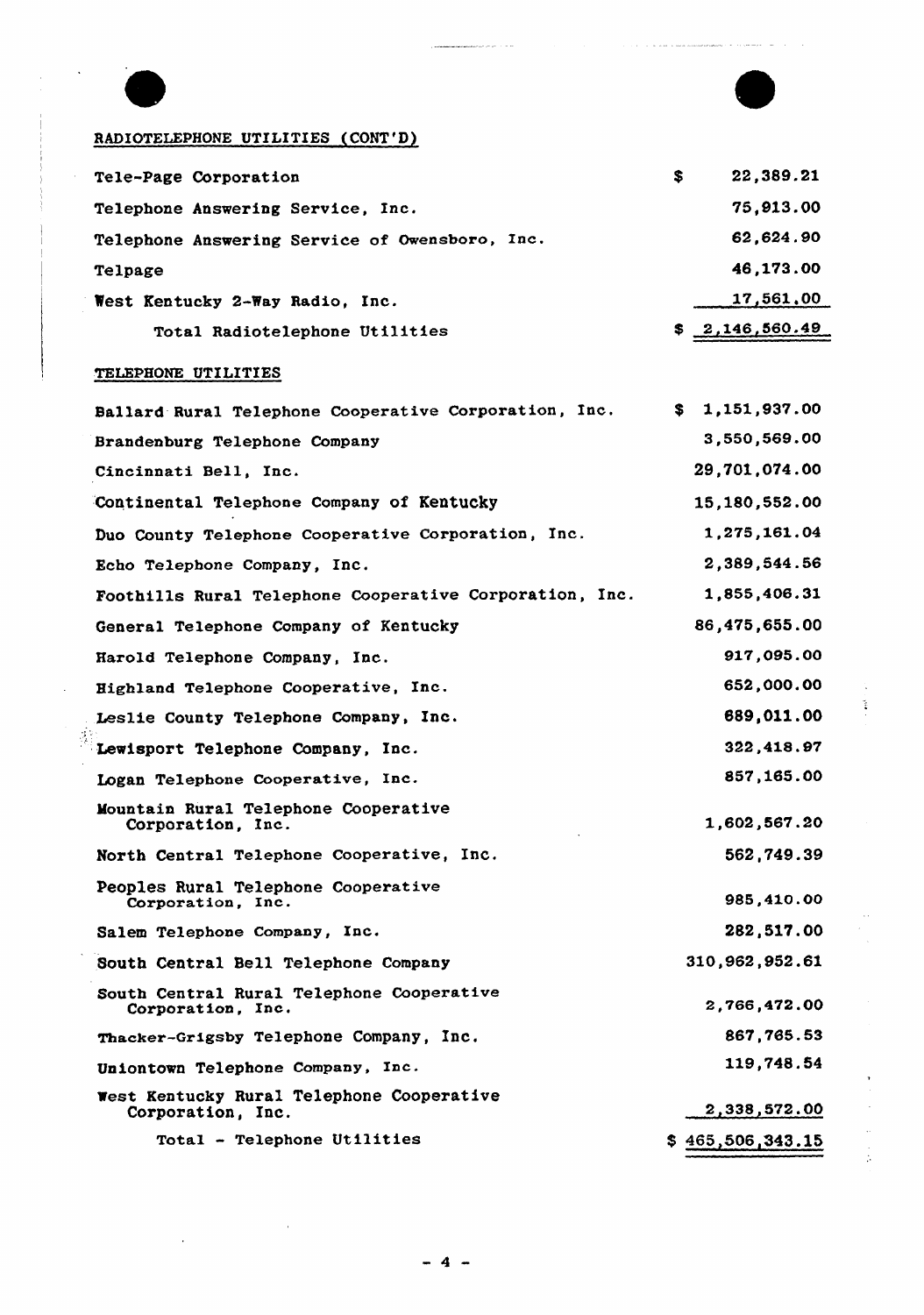

 $\frac{1}{t}$ 

 $\lambda$ 

 $\hat{\mathcal{A}}$ 

## PRIVATELY OWNED WATER UTILITIES:

| Auxier Water Company, Inc.                  | 94,112.50<br>S. |
|---------------------------------------------|-----------------|
| Berea College Water Utility Department      | 724,819.95      |
| Bonzo Water Company                         | 8,135.61        |
| Center Ridge Water System                   | 5,119.85        |
| Clearview Water and Sewer Company, Inc.     | 71,109.62       |
| Cool Waterworks, Inc.                       | 8,021.01        |
| Coxton Water Works System, Inc.             | 1,898.02        |
| Doe Valley Utilities, Inc.                  | 102,290.09      |
| Elk Lake Shores Water Company               | 31,083.00       |
| Fern Lake Company                           | 86,874.96       |
| Francis Water Company                       | 34,670.69       |
| Fredericktown Water Company, Inc.           | 4,802.00        |
| Glenwood Hall Resort and Country Club       | 10,046.00       |
| Goshen Utilities, Inc.                      | 73,747.39       |
| Highlands Water Company                     | 62,605.76       |
| Hilltop Water Company                       | 2,142.38        |
| <b>Howard Water Company</b>                 | 3,706.00        |
| K & N Water Service                         | 5,289.60        |
| Keene's Village Water & Sewer Company, Inc. | 3,172.00        |
| Kentucky-American Water Company             | 9,218,494.80    |
| Kentucky Hills Company                      | 14,743.31       |
| Kentucky Water Service Company, Inc.        | 2,115,931.28    |
| Xenvir Water Works, Inc.                    | 6,148.23        |
| Lake Barkley Water System, Inc.             | 7,713.22        |
| Lake Shore Water Works, Inc.                | 2,299.08        |
| Lovelaceville Water Company                 | 800.00          |
| Lowes Water Company                         | 5,100.00        |
| Magruder Village Water Corporation          | 2,226.00        |
| Mayo Village Water Company, Inc.            | 31,894.73       |
| Milford Water Company, Inc.                 | 89,640.85       |
| Millstone Water Company                     | 4,056.65        |
| Oak Grove Utility Company, Inc.             | 126,632.12      |
| Oak Haven Water & Sewer Company             | 4,291.50        |
| Overland Development, Inc.                  | 4,560.75        |
| Panorama Shores Water Association           | 8,015.78        |
|                                             |                 |

 $-5 -$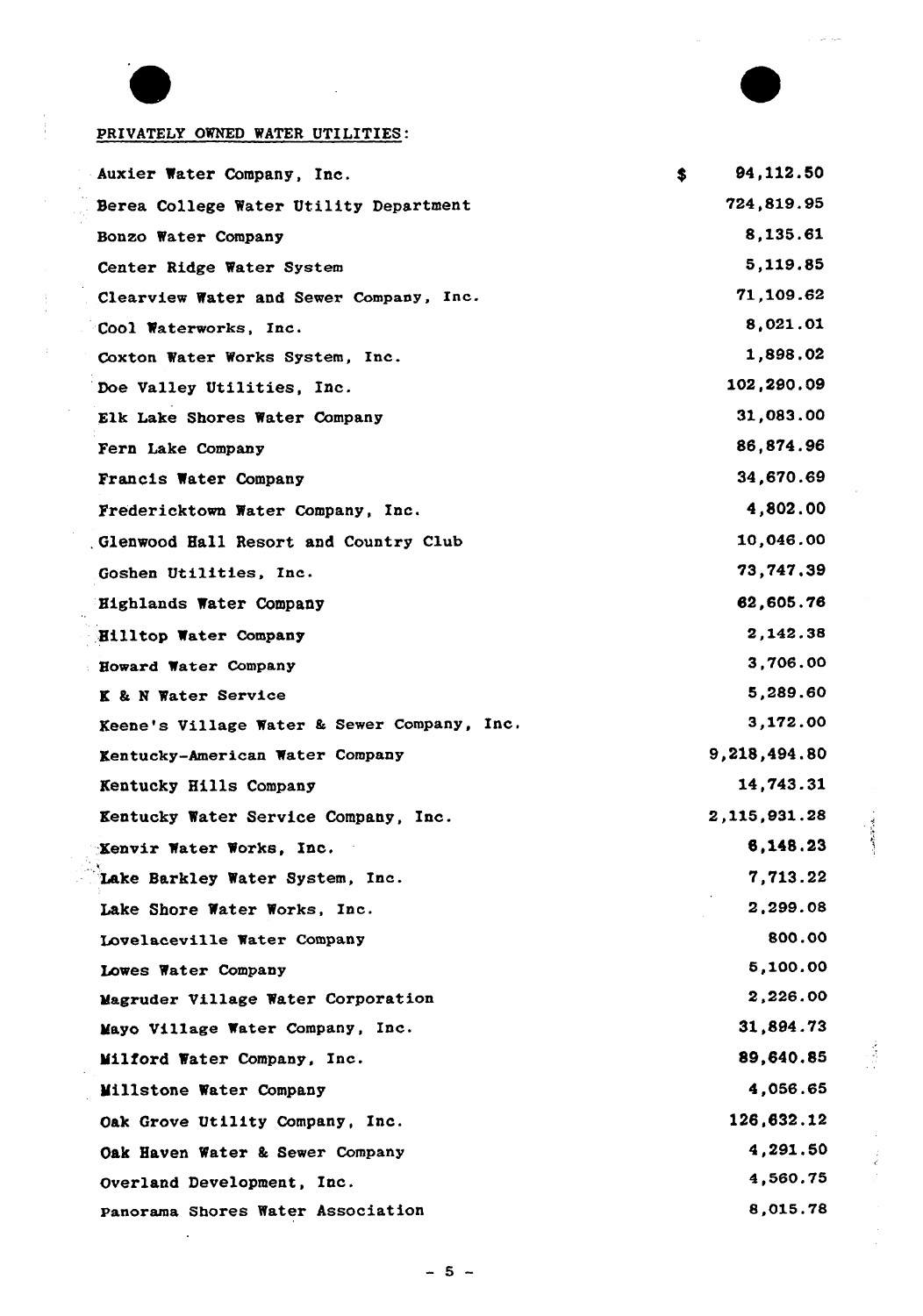

 $\frac{1}{2}$ 

 $\frac{1}{2}$ 

₫.

ŧ



## PRIVATELY OWNED WATER UTILITIES (CONT'D)

| Pilot Oak Water Supply             | \$<br>2,797.00  |
|------------------------------------|-----------------|
| Ponderosa Water Works              | 1,920.00        |
| Ratcliff Water Plant               | 5,389.07        |
| Shoreacres, Inc.                   | 1,594.72        |
| South Shore Water Works, Inc.      | 162,080.00      |
| Spears Water Company, Inc.         | 40,988.00       |
| Valley Hi Utility Company          | 1,580.54        |
| Water Valley Water Works           | 2,970.00        |
| <b>Test Oldham Utilities, Inc.</b> | 63,968.90       |
| Total - Water Utilities            | \$13,259,482.96 |

## WATER DISTRICTS:

| Abbott-Little Paint Water District      | \$<br>8,288.91 |
|-----------------------------------------|----------------|
| Adair County Water District             | 29,835.00      |
| Allen County Water District             | 16,274.00      |
| Alton Water District                    | 31,551.67      |
| Bandana Water District                  | 8,133.63       |
| Barkley Lake Water District             | 255,449.00     |
| Bath County Water District              | 111,637.20     |
| Beaver-Elkhorn Water District           | 244,998.84     |
| Boone County Water District             | 622,390.00     |
| Boston Water District                   | 62,363.00      |
| Bracken County Water District #1        | 62,516.32      |
| Bullock Pen Water District              | 179,848.00     |
| Campbell County Kentucky Water District | 1,585,022.58   |
| Caney Creek Water & Sewer District      | 20,023.00      |
| Cannonsburg Water District              | 344,721.00     |
| Carroll County Water District #1        | 97,902.90      |
| Christian County Water District         | 159,825.10     |
| Consumer Water District                 | 91,853.94      |
| Cumberland Falls Highway Water District | 74,362.47      |
| Cunningham Water District               | 8,452.00       |
| David Water District                    | 11,547.29      |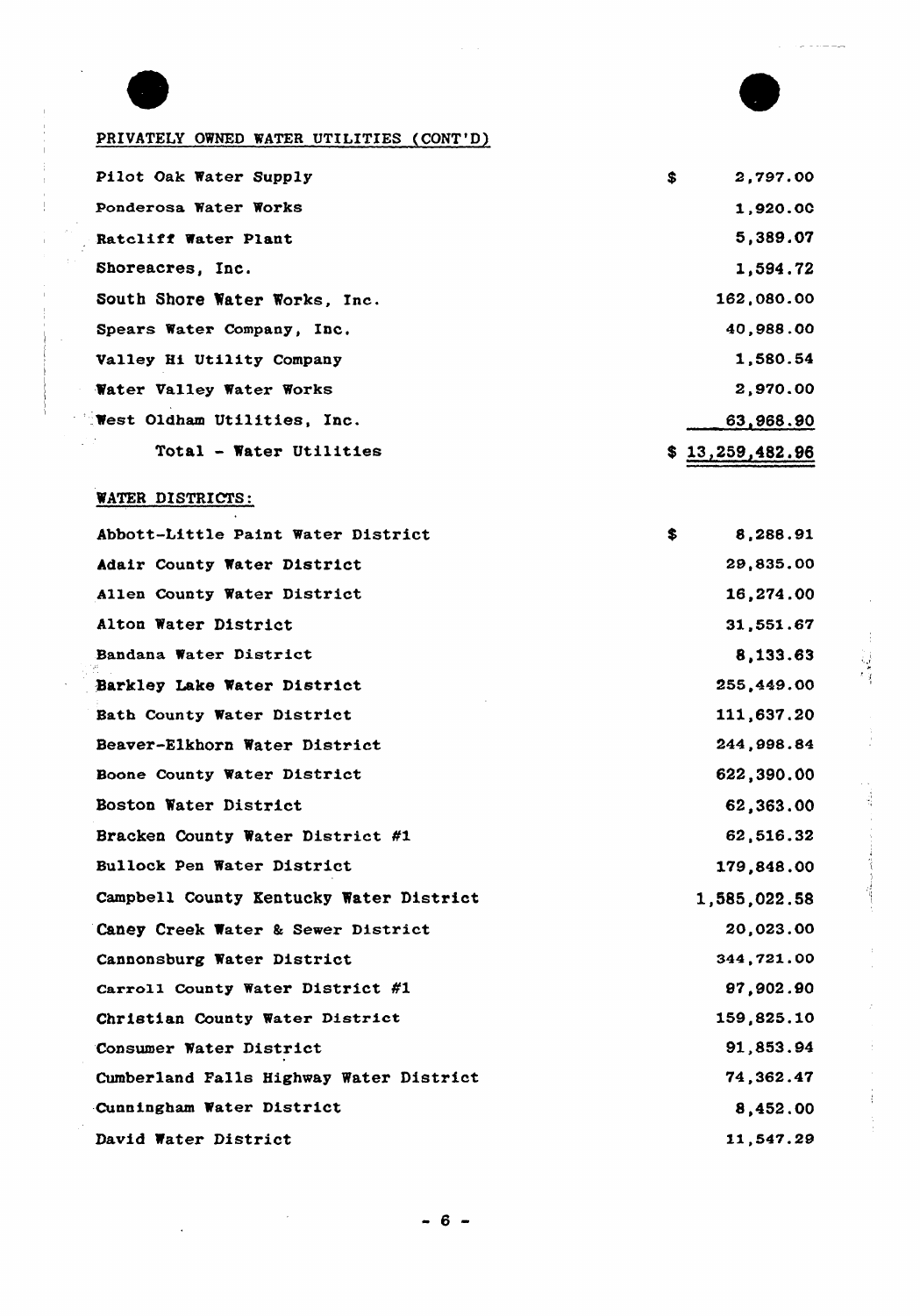

 $\frac{1}{4}$  :

τř

والمعاوية والمرابط

 $\sim$ 

## WATER DISTRICTS (CONT'D)

 $\ddot{\phantom{0}}$ 

| Dewitt Water District                        | \$<br>10,332.29 |
|----------------------------------------------|-----------------|
| Dexter-Almo Heights Water District           | 36,448.74       |
| East Clark County Water District             | 7,216.41        |
| East Laurel Water District                   | 126,043.00      |
| East Pendleton Water District                | 73,407.58       |
| Edmonson County Water District               | 210,398.64      |
| Elkhorn Water District                       | 49,082.59       |
| Estill County Water District #1              | 148,731.99      |
| Fancy Farm Water District                    | 36,734.49       |
| Farmdale Water District                      | 190,043.57      |
| Fountain Run Water District #1               | 15,463.84       |
| Garrison-Quincy-Ky.-O-Heights Water District | 34,834.32       |
| Grayson County Water District                | 100,643.20      |
| Green River Valley Water District            | 456,976.00      |
| Green-Taylor Water District                  | 110,448.00      |
| Hardeman Water District                      | 27,073.09       |
| Hardin County Water District #1              | 628,118.91      |
| Hardin County Water District #2              | 615,747.16      |
| Henderson County Water District              | 389, 318.98     |
| Hendron Water District                       | 206, 345.55     |
| Henry County Water District #1               | 64,328.78       |
| Henry County Water District #2               | 335,254.69      |
| Eickory Water District                       | 98,970.13       |
| Hima-Sibert Water District                   | 34,463.00       |
| Hyden-Leslie County Water District           | 146,129.00      |
| Jessamine County Water District #1           | 62,422.25       |
| Johnson County Water District                | 85,480.64       |
| Kenton County Water District #1              | 2,454,070.00    |
| Kentucky Turnpike Water District             | 112,483.29      |
| Kingston-Terrill Water District              | 176,019.98      |
| Lake City Water & Sewer District             | 71,444.00       |
| LaRue County Water District #1               | 39,105.83       |
| Laurel County Water District #2              | 357, 164.00     |
| Ledbetter Water District                     | 87,739.94       |
| Lexington-South Elkhorn Water District       | 83,694.83       |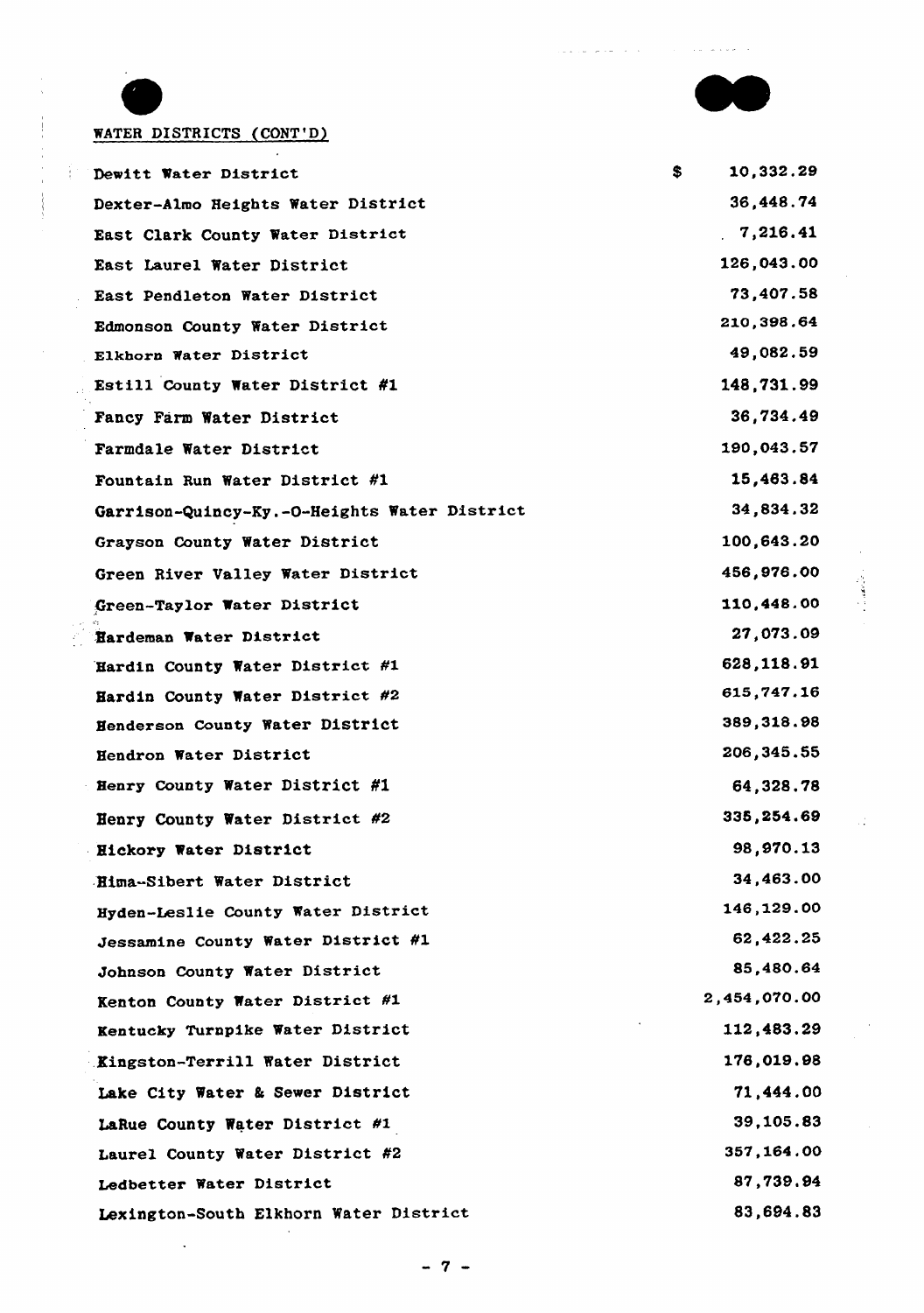

 $\frac{1}{\epsilon}$ 

 $\bar{\mathcal{A}}$ 

 $\ddot{\phantom{a}}$ 



## WATER DISTRICTS (CONT'D)

| Lone Oak Water District                   | S. | 246,362.71  |
|-------------------------------------------|----|-------------|
| Lyon County Water District                |    | 32,042.87   |
| Marion County Water District              |    | 180,646.00  |
| Marrowbone Water District                 |    | 39,349.34   |
| Martin County Water District #1           |    | 142,070.00  |
| Martin County Water District #2           |    | 129,848.00  |
| McCreary County Water District            |    | 362,500.93  |
| McKinney Water District                   |    | 53,057.00   |
| Milburn Water District                    |    | 17,673.10   |
| Monroe County Water District              |    | 57,034.70   |
| Montgomery County Water District #1       |    | 29,784.00   |
| Mud Creek Water District                  |    | 19,200.00   |
| Muhlenberg County Water District          |    | 438,682.00  |
| Muhlenberg County Water District #1       |    | 18,398.25   |
| Muhlenberg County Water District #3       |    | 152,070.38  |
| Murray #1 Water District                  |    | 36, 368. 38 |
| Murray #2 Water District                  |    | 13,897.23   |
| Murray #3 Water District                  |    | 29,506.02   |
| Nicholas County Water District            |    | 51,022.16   |
| North Logan Water District #1             |    | 33,565.20   |
| North Marshall Water District             |    | 344,601.29  |
| North McLean County Water District        |    | 80,798,70   |
| North Mercer Water District               |    | 85,253.00   |
| North Nelson Water District               |    | 133,863.76  |
| North Woodford County Water District      |    | 93,587.00   |
| Northeast Woodford County Water District  |    | 55,917.00   |
| Northern Rockcastle County Water District |    | 48,865.00   |
| Ohio County Water District                |    | 322, 244.78 |
| Oldham County Water District              |    | 439,439.00  |
| Oldham County Water District #1           |    | 98,688.00   |
| Parksville Water District                 |    | 51,634.96   |
| Peaks Mill Water District                 |    | 87,063,48   |
| Pleasant Hill Water District              |    | 78,977.60   |
| Powell's Valley Water District            |    | 54,254.00   |

 $\mathcal{A}$ 

 $\ddot{\phantom{a}}$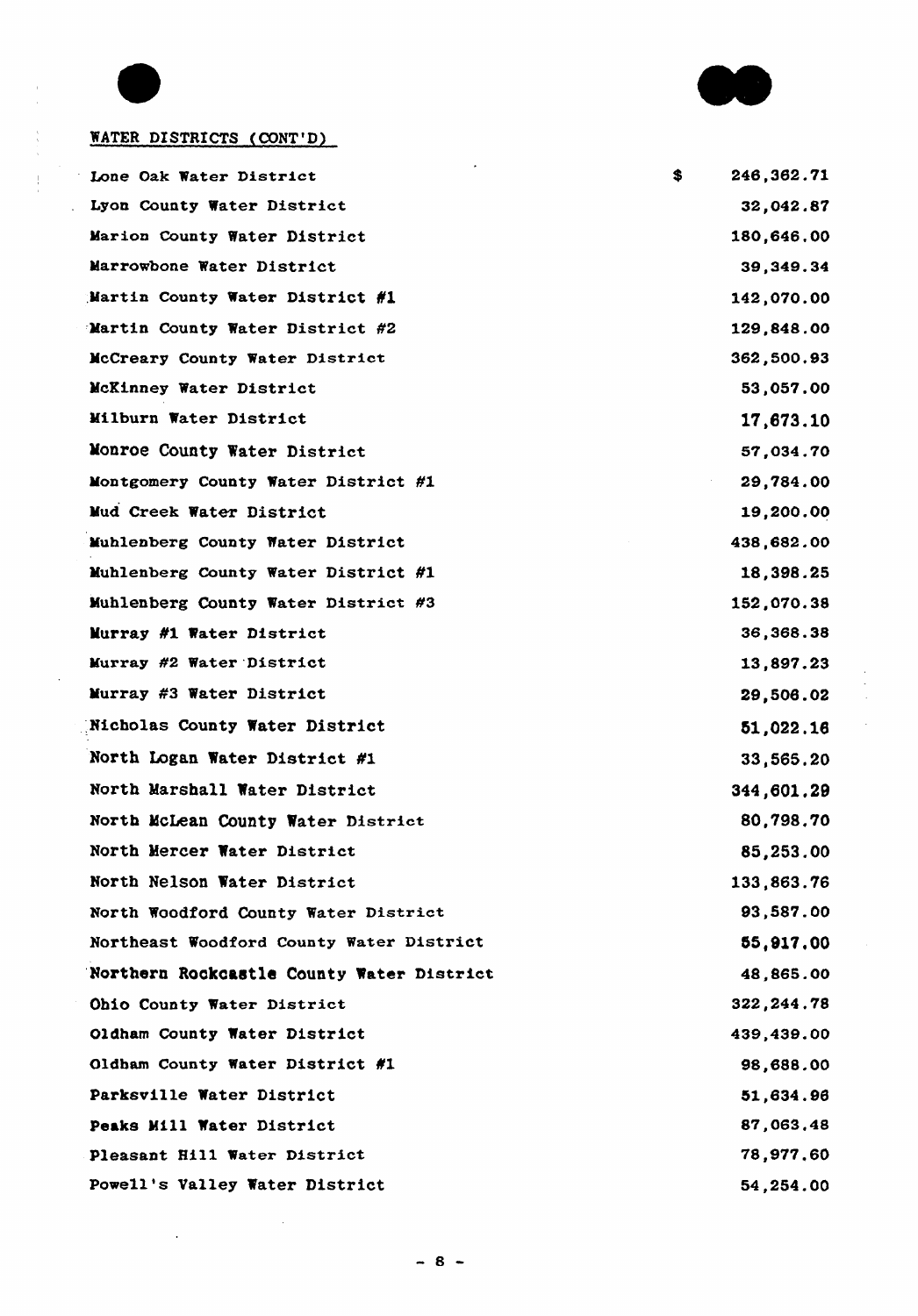

S.

66,350.21

#### WATER DISTRICTS (CONT'D)

Pulaski County Water District #1 Pulaski County Water District #2 Reidland Water & Sewer District Reid Village Water District Rochester Water District Rumsey Water District Russellville #1 Water District Salt River Water District Sandy Hook Water District Sandy Valley Water District . Sedalia Water District Sharysburg Water District Simpson County Water Oistrict South Anderson Water District South Cumberland Water District South Graves County Water District South Hopkins Water District South Marshall Water District South Woodford County Water District Southeast Daviess County Water District Southern Madison County Water District Southern Mason County Water District Southmestern Kentucky Water District Spears Water District Stringtown Water District Summer Shade Water District Symsonia Water District Trimble County Water District fl Tri-Village Water District Union County Water District U. S. 60 Water District of Shelby-Franklin Counties Waco Water District

69,5V4.38 262,981.00 43,222.00 63,938.22 11,409.76 18,231.28 102,619.84 29,778.11 183,091.98 12,731.24 57,622.18 167,096.93 41,704.37 38,717.00 61,814.V4 129,039.00 15,565.42 V0,636.26 326,800.00 215,204.00 71,217.28 41,448.00 163,615.00 19,307.29 34,467.00 23,688.67 71,805.89 115,214.00 255,711.00 100,394.92 165,858.74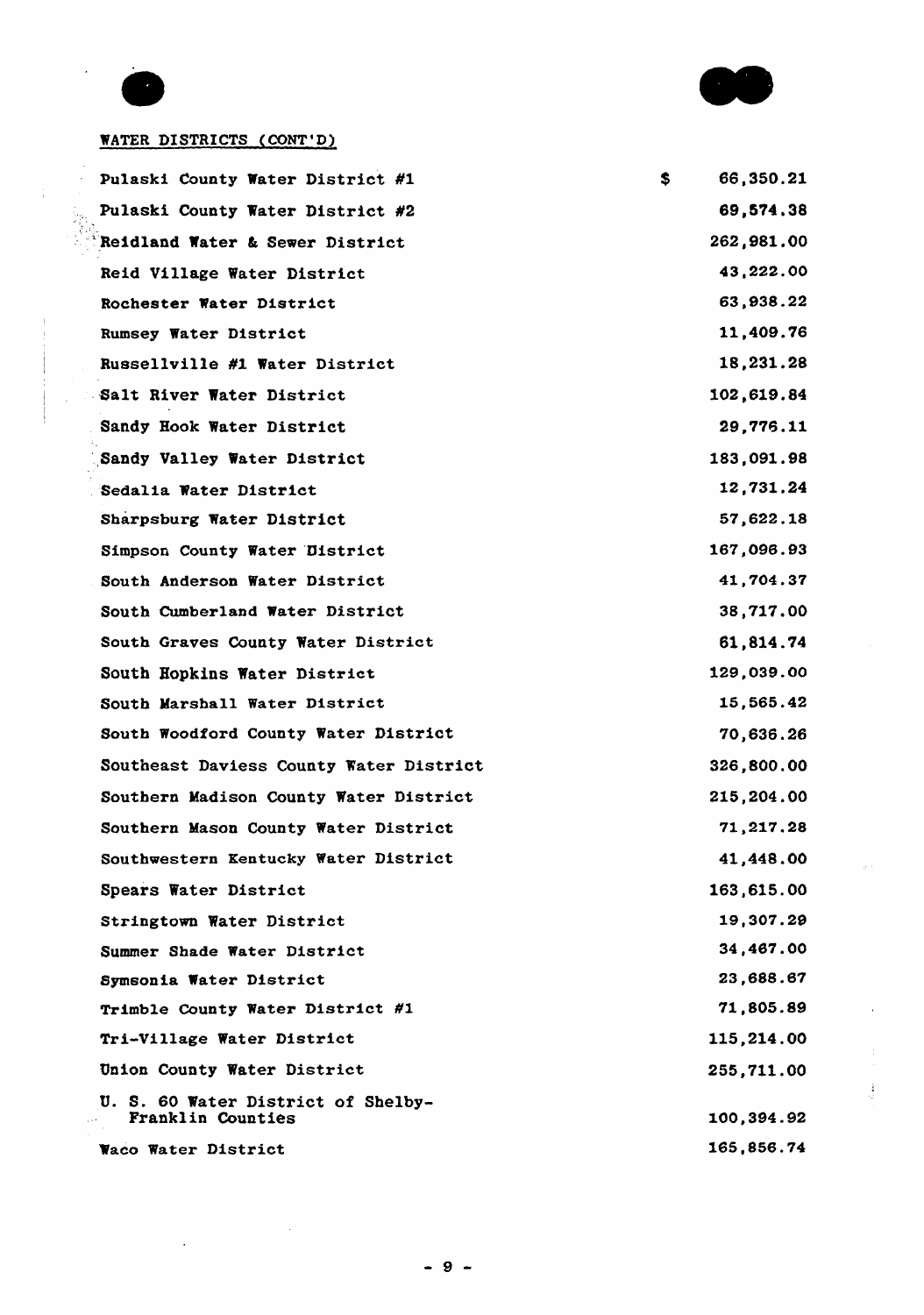

ţ. ł

## WATER DISTRICTS (CONT'D)

 $\ddot{\phantom{a}}$ 

 $\sim$ 

 $\frac{1}{\lambda}$ 

 $\bar{\gamma}$ 

 $\sim$ 

 $\pm$ 

| Warren County Water District          | \$<br>1,056,528.69 |
|---------------------------------------|--------------------|
| Washington-Lewisburg Water District   | 103,376.10         |
| West Carroll Water District           | 47,867.65          |
| West Daviess County Water District    | 313,713.88         |
| West Marshall Water District          | 18,244.00          |
| West McCracken County Water District  | 165,983.00         |
| West Shelby Water District            | 152,543.00         |
| Western Bracken County Water District | 42,433.96          |
| Western Fleming County Water District | 75,566.43          |
| Western Mason County Water District   | 54, 113.65         |
| White Hall Water District             | 101,664.46         |
| Whitley County Water District #1      | 86,747.17          |
| Wood Creek Water District             | 382,154.00         |
| Total - Water Districts               | \$21,419,228.10    |

## WATER ASSOCIATIONS

 $\bar{z}$ 

| Barnesburg Water Association, Inc.           | 27,335.10   |
|----------------------------------------------|-------------|
| Beech Grove Water Systems, Inc.              | 19,352.94   |
| Black Oak Water Association, Inc.            | 4,009.97    |
| Boonesboro Water and Sewer Association, Inc. | 175, 151.32 |
| Bronston Water Association, Inc.             | 80,554.64   |
| Buffalo Trail Water Association, Inc.        | 41,411.61   |
| Butler County Water System, Inc.             | 125,543.14  |
| East Daviess County Water Association, Inc.  | 144,210.00  |
| Elihu-Rush Branch Water Association, Inc.    | 54, 121.44  |
| Fleming County Water Association, Inc.       | 96,767.00   |
| Garrard County Water Association, Inc.       | 159,545.44  |
| Harrison County Water Association, Inc.      | 140,866.22  |
| Hedgeville Water Association, Inc.           | 42,735.84   |
| Huntsville-South Hill Water System, Inc.     | 19,640.00   |
| Jackson County Water Association, Inc.       | 95,985.00   |
| Jonathan Creek Water Association, Inc.       | 176,054,00  |
| 'Kenton Station Water Association, Inc.      | 4,821,35    |
| Kirksville Water Association, Inc.           | 63,609.59   |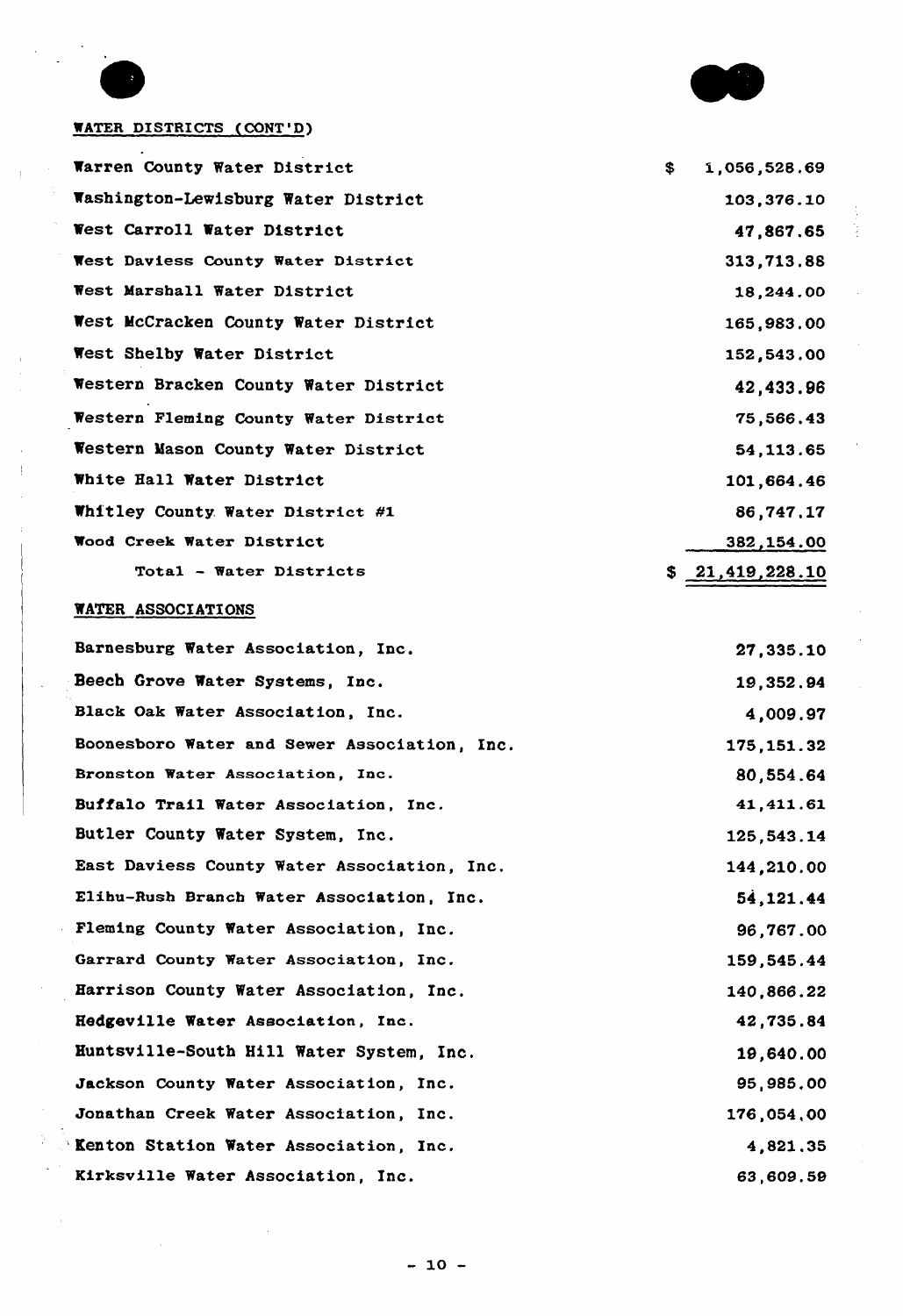

## WATER ASSOCIATIONS (CONT'D)

 $\frac{1}{2}$ 

 $\frac{1}{4}$ 

 $\hat{\boldsymbol{\epsilon}}$ 

 $\bar{1}$ 

 $\ddot{\phantom{0}}$ 

|  | Lake Village Water Association, Inc.       | S. | 135,830.00   |
|--|--------------------------------------------|----|--------------|
|  | Levee Road Water Association, Inc.         |    | 28,405.00    |
|  | Massac Water Association, Inc.             |    | 57,301.33    |
|  | McKinney Water Association, Inc.           |    | 53,452.74    |
|  | Morris Creek Water Association, Inc.       |    | 23,312.00    |
|  | Nelson Valley Water Association, Inc.      |    | 73,491.96    |
|  | North Barren Water Association, Inc.       |    | 28,931.00    |
|  | North Manchester Water Association, Inc.   |    | 97,310.02    |
|  | North Shelby Water Company                 |    | 316,600.77   |
|  | Oak Hill Water Association, Inc.           |    | 24,100.31    |
|  | Parkway Water Association, Inc.            |    | 22,358.45    |
|  | Rough River Water System, Inc.             |    | 37, 326.21   |
|  | Rowan Water, Inc.                          |    | 210,538.00   |
|  | Salt Lick Water Association, Inc.          |    | 14,310.56    |
|  | South Logan Water Association, Inc.        |    | 76,426.68    |
|  | South Side Water Association, Inc.         |    | 42,654.07    |
|  | Tateville Water Association, Inc.          |    | 32,757.00    |
|  | Western Rockcastle Water Association, Inc. |    | 83,192.99    |
|  | West Laurel Water Association, Inc.        |    | 185,383.00   |
|  | Total - Water Associations                 | S. | 3,015,396.69 |

### SEWER UTILITIES:

 $\epsilon$ 

| Arnold Realty Company, Inc.                                           | \$<br>4,529.00 |
|-----------------------------------------------------------------------|----------------|
| Ash Avenue Sanitary Sewer Company, Inc.                               | 14,720,00      |
| Audubon Enterprises, Inc.                                             | 10,657.00      |
| B. B. Shepherd Sanitation Sewage Corporation                          | 1,163.30       |
| B & H, Inc.                                                           | 14,954.00      |
| Baldwin-United Mortgage Company - Treasure Island<br>East Subdivision | 2,531.54       |
| Barbour Manor Disposal Plant, Inc.                                    | 25,667.65      |
| Beckley Woods Sanitation Company, Inc.                                | 15,791.00      |
| Blue Grass Disposal Corporation                                       | 164,432.00     |
| Bluelick Sewer Corporation                                            | 2,370.95       |
| Brownsboro Utilities, Inc.                                            | 32,932.00      |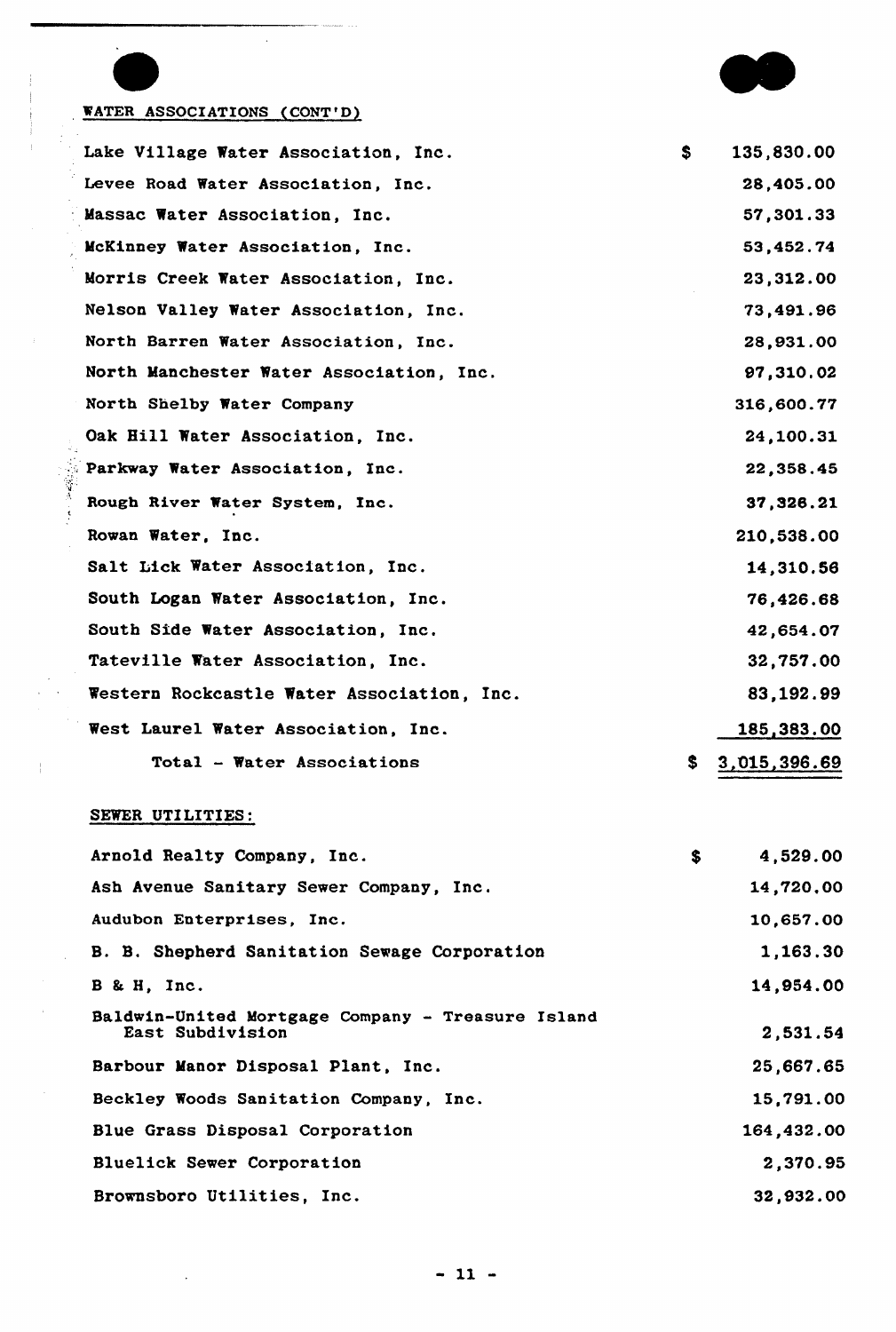

## SEWER UTILITIES (CONT'D)

| Bullitt Utilities, Inc. -<br>$\bullet$<br>d/b/a Bullitt Hills Sewage Treatment Plant          | 23,793.00  |
|-----------------------------------------------------------------------------------------------|------------|
| Bullitt Utilities, Inc.<br>d/b/a Hunters Hollow Sewer Plant                                   | 6,460.00   |
| Burl Park Sanitation Association, Inc.                                                        | 24,469.00  |
| C-C Utilities, Inc.<br>d/b/a Cedar Creek Sewer Plant                                          | 52,171.00  |
| C-C Utilities, Inc.<br>d/b/a Tin-Dor Sewer Plant                                              | 30,748.00  |
| Calvert Investments, Inc.                                                                     | 60,497.72  |
| Cardinal Utilities, Inc. - Boone Creeke Subdivision                                           | 6,889.20   |
| Cardinal Utilities, Inc. - Briar Hill Subdivision                                             | 5,528.40   |
| Cardinal Utilities, Inc. - Ethans Glen Subdivision                                            | 10,740.39  |
| Cardinal Utilities, Inc. - Featherstone Meadows Subdivision                                   | 15,575.40  |
| Cardinal Utilities, Inc. - Fox Run Subdivision                                                | 7,955.00   |
| Cedar Creek Sewer Company, Inc.                                                               | 30,471.00  |
| Cedar Eills Sanitation Disposal Co.                                                           | 4,568.75   |
| Chenoweth Sanitation, Inc.                                                                    | 29,518.28  |
| Cogan Company, Inc.<br>d/b/a Maple Grove Sewage Treatment Plant                               | 41,630.00  |
| Confederate Acres Sanitation and Drainage<br>Systems, Inc.                                    | 23,095.62  |
| Conrad Heights Treatment Plant, Inc.                                                          | 15,203,00  |
| Cooper Chapel Sanitary Facilities, Inc.                                                       | 53,409.00  |
| Cooper Chapel Sanitary Facilities, Inc. -<br>Springlake Plant                                 | 29,434.00  |
| Country Village Sewer Company                                                                 | 9,300.00   |
| Countywide Rentals, Inc.                                                                      | 19,985.00  |
| David Community Development Corp., Inc.                                                       | 4,144.94   |
| D & P Development Company, Inc.                                                               | 2,881.00   |
| Dorton Sewage System, Inc.                                                                    | 20,135.00  |
| Douglas Hills Sanitation Facility, Inc.                                                       | 148,827.00 |
| Dove Creek Sanitation Company                                                                 | 1,659.73   |
| Elvessa Development Corporation<br>d/b/a Apple Valley Water Treatment Plant                   | 46,049.42  |
| Enviro Utilities, Inc.                                                                        | 54,040.00  |
| (The) Equitable Life Assurance Society<br>of the United States - Heather Hill Treatment Plant | 3,932.99   |

ł,  $\frac{1}{2}$  $\frac{1}{2}$ 

 $\begin{array}{c} \begin{array}{c} \begin{array}{c} \end{array} \end{array} \end{array}$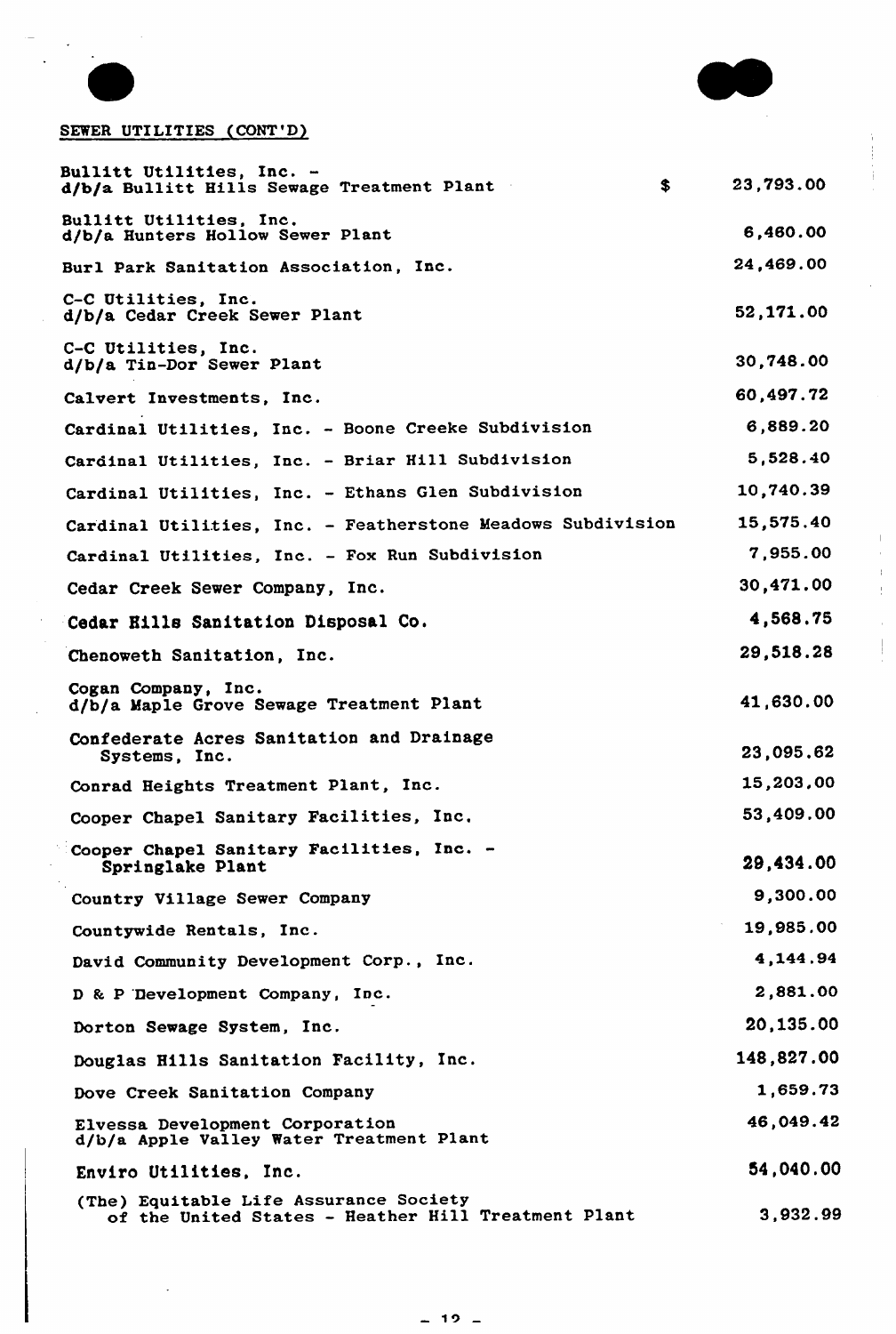

. . . . .  $\overline{a}$ 

 $\bar{\gamma}$ 

 $\bar{z}$ 

## SEWER UTILITIES (CONT'D)

| Eri-Gek Sewer Treatment Plant                                                | \$<br>32,622.98 |
|------------------------------------------------------------------------------|-----------------|
| Evergreen Sewage Disposal System, Inc.                                       | 4,495.00        |
| E. W. Richmond Company, Inc.<br>d/b/a Wright Acres Subdivision Sewage System | 1,104.00        |
| Farmdale Development Corporation                                             | 19,949.00       |
| Fernbrook Subdivision Waste Treatment Plant                                  | 1,959.87        |
| Fern Creek Sewer Company, Inc.                                               | 4,734.00        |
| Fern Hill Sewer Company                                                      | 61,292.00       |
| Fordhaven, Inc.                                                              | 21,101.00       |
| Forest Hills Developers, Inc.                                                | 70,697.00       |
| Forest Hills Disposal System, Inc.                                           | 4,864.28        |
| Fourth Avenue-Irvin, Joint Venture<br>d/b/a Cardinal Harbour Sanitation      | 12,885.00       |
| Four-Way Enterprises, Inc.                                                   | 16,766.91       |
| Franklin Development Company                                                 | 3,275.00        |
| Franklin Sewer Co., Inc. - Herrington Haven Subdivision                      | 1,417.00        |
| Friendly Hills East Sewage Treatment Plant                                   | 41,383.00       |
| Friendly Park Development, Inc.                                              | 6,794.00        |
| G. H. K. Sewerage Company, Inc.                                              | 38,212.00       |
| Glengarry Utilities, Inc. (Glengarry Sub.)                                   | 39,361.00       |
| Glengarry Utilities, Inc. (Zelma Fields)                                     | 15,384.00       |
| Glen Hill Sanitation, Inc.                                                   | 1,613.00        |
| Glenview, Inc.                                                               | 2,747.00        |
| Glenview Woods Sanitation Company, Inc.                                      | 1,545.00        |
| Green Spring Sanitation, Inc.                                                | 36,618.00       |
| Harry Covington<br>d/b/a Green Acres Subdivision                             | 3,885.00        |
| Havalock Sanitation Company                                                  | 17,188.00       |
| Hayfield Utilities, Inc.<br>d/b/a Countryside Sewer System                   | 16,764.00       |
| Highland Subdivision Property Owner's Assoc.                                 | 20,790.00       |
| Highview Sewer District, Inc.                                                | 34,191.00       |
| Hillridge Facilities, Inc.                                                   | 91, 127, 85     |
| Idlewood Enterprises, Inc.                                                   | 133,803.42      |
| <b>JAMPAC Corporation</b>                                                    | 140,965.97      |
| James M. Wimsatt Sewer Sanitation Company                                    | 977.00          |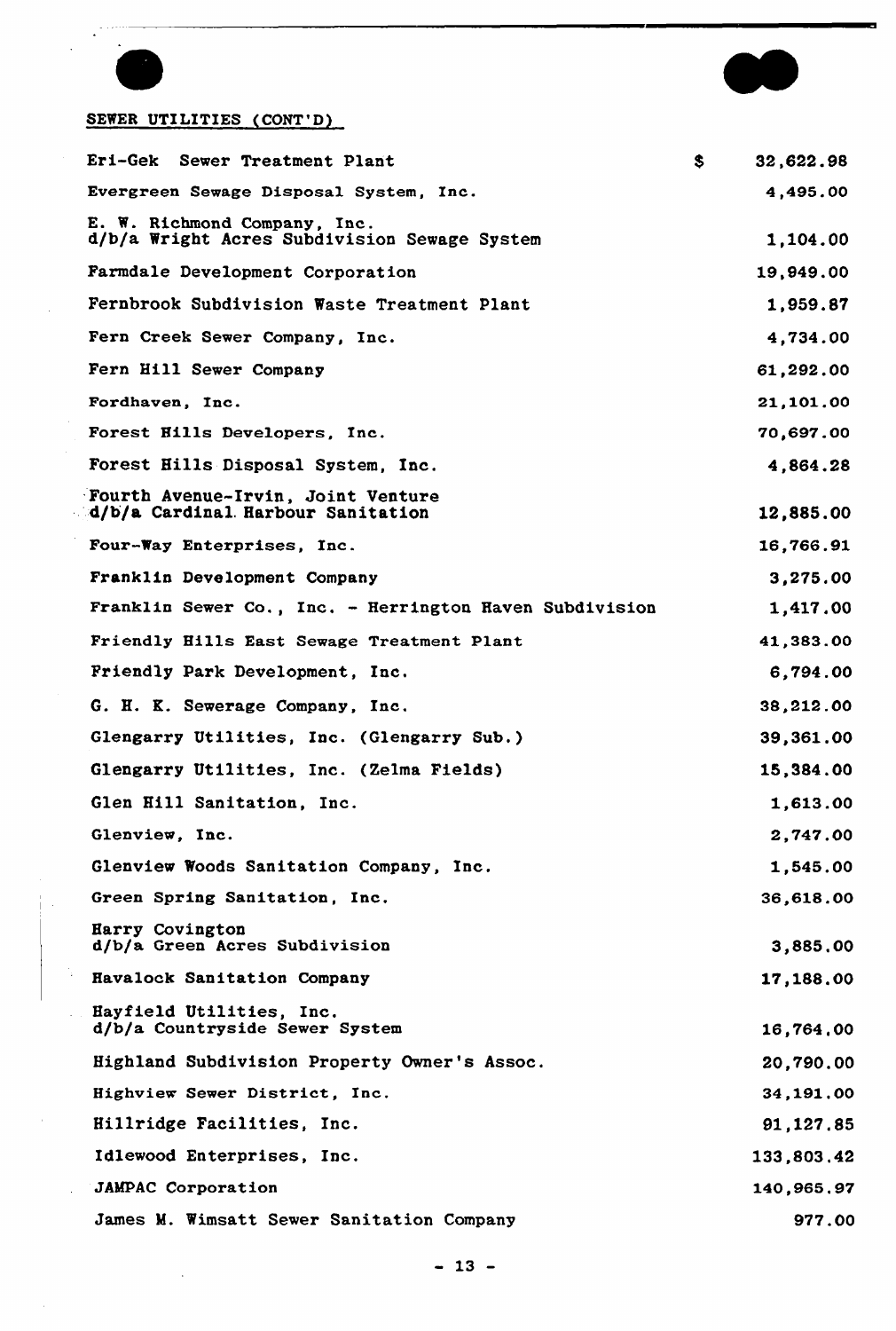

 $\ddot{\phantom{0}}$ 

 $\mathcal{L}_{\mathcal{A}}$ 

 $\alpha$ 

J.

## SEWER UTILITIES (CONT'D)

| JoAnn Estates Utilities, Inc.                                                                               | \$<br>2,770.02 |
|-------------------------------------------------------------------------------------------------------------|----------------|
| Ken Improvements, Inc.                                                                                      | 9.100.14       |
| Lake of the Woods Sanitation, Inc.                                                                          | 6,691.02       |
| Lakewood Valley Development Company                                                                         | 10,879.40      |
| Lee Angle Company, Inc.                                                                                     | 4,240.80       |
| Lockwood Estates Development Corporation                                                                    | 2,537.50       |
| Maple Grove Sewer Construction District<br>of Jefferson County, Kentucky                                    | 58,008.00      |
| The Markham Corporation                                                                                     | 24,265.00      |
| Mars Hill Corporation<br>d/b/a-Mars Hill Subdivision                                                        | 890.00         |
| Maryville Sewerage System, Inc.                                                                             | 137, 155. 36   |
| Mavo, Inc. - Brightleaf Sewage Treatment Plant                                                              | 2,994.00       |
| McCracken County Sanitation District #2                                                                     | 114,835.78     |
| McKnight Utilities, Inc.                                                                                    | 10,336.78      |
| McNeeley Lake Sewage Treatment Plant                                                                        | 7,967.00       |
| Middletown Development Company                                                                              | 28,815.00      |
| Mockingbird Valley Sanitation, Inc.                                                                         | 2,066.40       |
| Montgomery, Lee and Patterson                                                                               | 20,399.00      |
| Monticello Company                                                                                          | 42,538.03      |
| Mont-Lee Developing Company, Inc.                                                                           | 25,427.00      |
| Nettlecreek Development Corporation<br>c/o Presnell Association, Inc.                                       | 7,157.83       |
| Newmarket, Inc.                                                                                             | 39,358.00      |
| Nixutil Sanitation Association, Inc.                                                                        | 2,080.00       |
| Normandy Heights Sanitation Company, Inc.                                                                   | 4,599.60       |
| Nottingham Sanitation, Inc.                                                                                 | 47,729.56      |
| Okolona Sewer Construction District                                                                         | 418,094.77     |
| Oliver Heights Sewage Disposal Company                                                                      | 2,400.00       |
| Orchard Grass Sanitation, Inc.                                                                              | 28,083.00      |
| Owensboro Countryside, Inc.                                                                                 | 1,325,00       |
| P-B Corporation<br>Cross-Creeke and Foxboro Manor Subdivisions                                              | 70,807.00      |
| Park Lake, Inc.                                                                                             | 4,497.58       |
| Paul Butcher<br>d/b/a Woodland Estates Sewer System                                                         | 1,032.00       |
| Pence Mortgage Company<br>d/b/a Willow Creek Sewer Treatment Plant<br>c/o Investor's Mortgage Service, Inc. | 14,747.00      |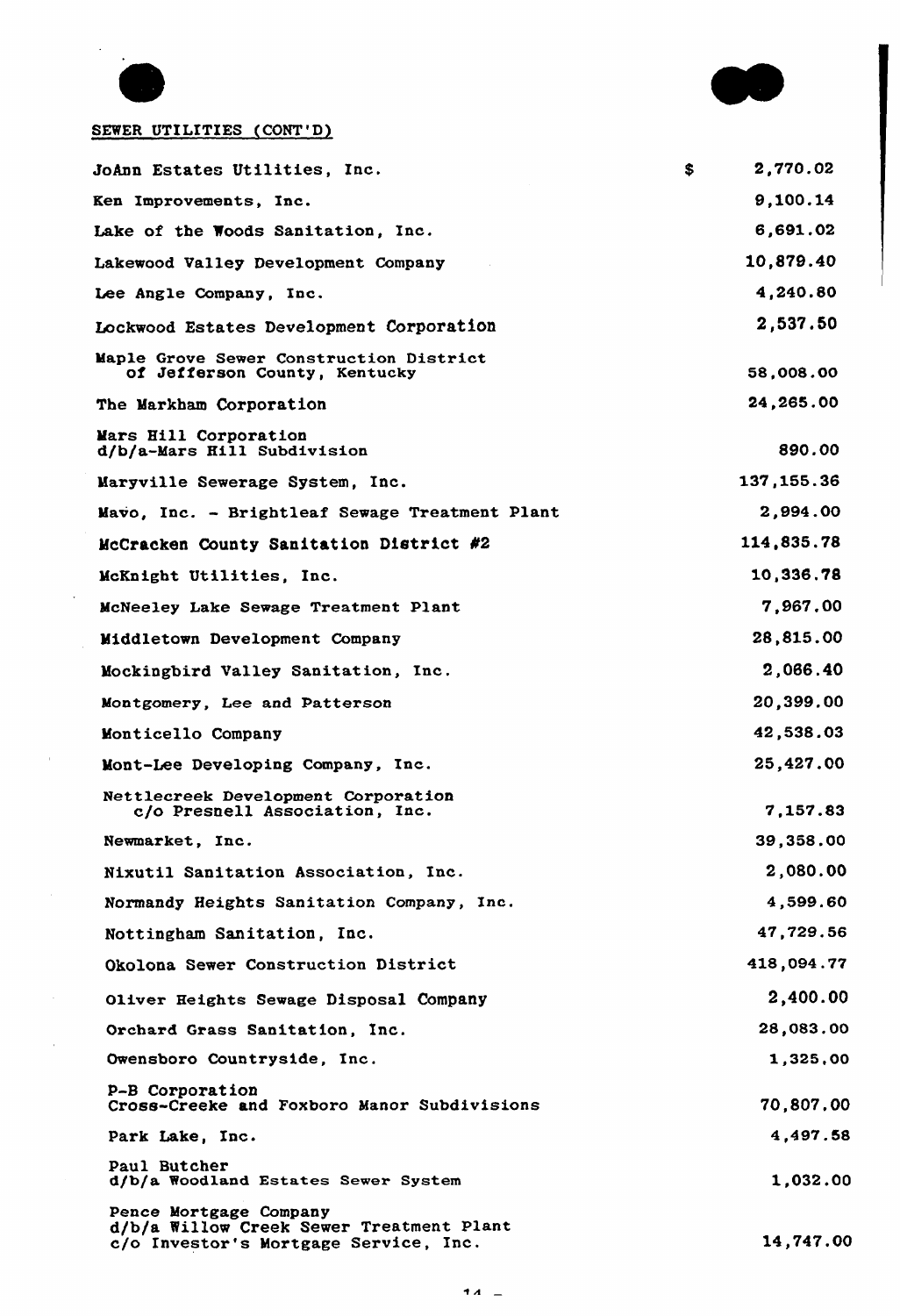



 $\ddot{\phantom{a}}$ 

### SEWER UTILITIES (CONT'D)

| Piccadilly Builders, Inc.                                                      | \$<br>121,827.00 |
|--------------------------------------------------------------------------------|------------------|
| Pinewood Subdivision, Inc.                                                     | 2,071.30         |
| Plantation Hills Sewage Treatment Plant, Inc.                                  | 12,800.00        |
| Plantation Property Owners Association                                         | 16,262.30        |
| Poplar Level Road Sewer Construction District                                  | 18,378.00        |
| Prairie Facilities, Inc.<br>c/o William Peterson Company, Inc.                 | 17,431.27        |
| Primrose Place Treatment Plant, Inc.                                           | 5,052.00         |
| Promotional Industries, Inc.                                                   | 44,088.38        |
| R. A. Williams Development Company, Inc.<br>d/b/a Cedarbrook Subdivision       | 3,208.00         |
| Ralpop Utilities, Inc.                                                         | 7,646.00         |
| Red Wing Utility Company, Inc.                                                 | 19,591.19        |
| River Bluffs, Inc.                                                             | 18,368.04        |
| Rockdale Development Company, Inc. -<br>Green Valley Subdivision               | 11,945.14        |
| Rolling Hills Service Company, Inc.                                            | 188,399.00       |
| Running Creek Disposal System, Inc.                                            | 16,940.00        |
| S. C. C. Development Company<br>d/b/a Falls Treatment Plant                    | 25,639.00        |
| Sanico, Inc.                                                                   | 18,961.97        |
| Sanitation District No. 1 of Campbell and<br><b>Kenton Counties</b>            | 4,345,997.20     |
| Sanitation District No. 1 of Daviess County, Ky.                               | 41,261.00        |
| Sanitation District No. 1 of Mason County, Ky.                                 | 18,446.26        |
| Sanitation District No. 1 of McCracken County, Ky.                             | 28,368.23        |
| Sanitation District No. 1 of Montgomery County, Ky.                            | 21, 272.63       |
| Sanitation District No. 1 of Perry County, Ky.                                 | 78,178.00        |
| Sanitation, Incorporated                                                       | 44,100.00        |
| Sargent & Sturgeon Builders, Inc. - Garden Heights<br>Subdivision              | 5,784.50         |
| Sargent & Sturgeon Builders, Inc.<br>Gardenside Subdivision                    | 12,684.50        |
| Schmidt, Inc.<br>d/b/a Pleasant View Subdivision                               | 8.897.50         |
| Shadow Wood Subdivision Sewer Service                                          | 5,010.00         |
| Shady Villa Sewer Construction District<br>No. 1 of Jefferson County, Kentucky | 54,582.24        |

 $\sim$   $\sim$ 

 $\mathcal{L}^{\mathcal{A}}$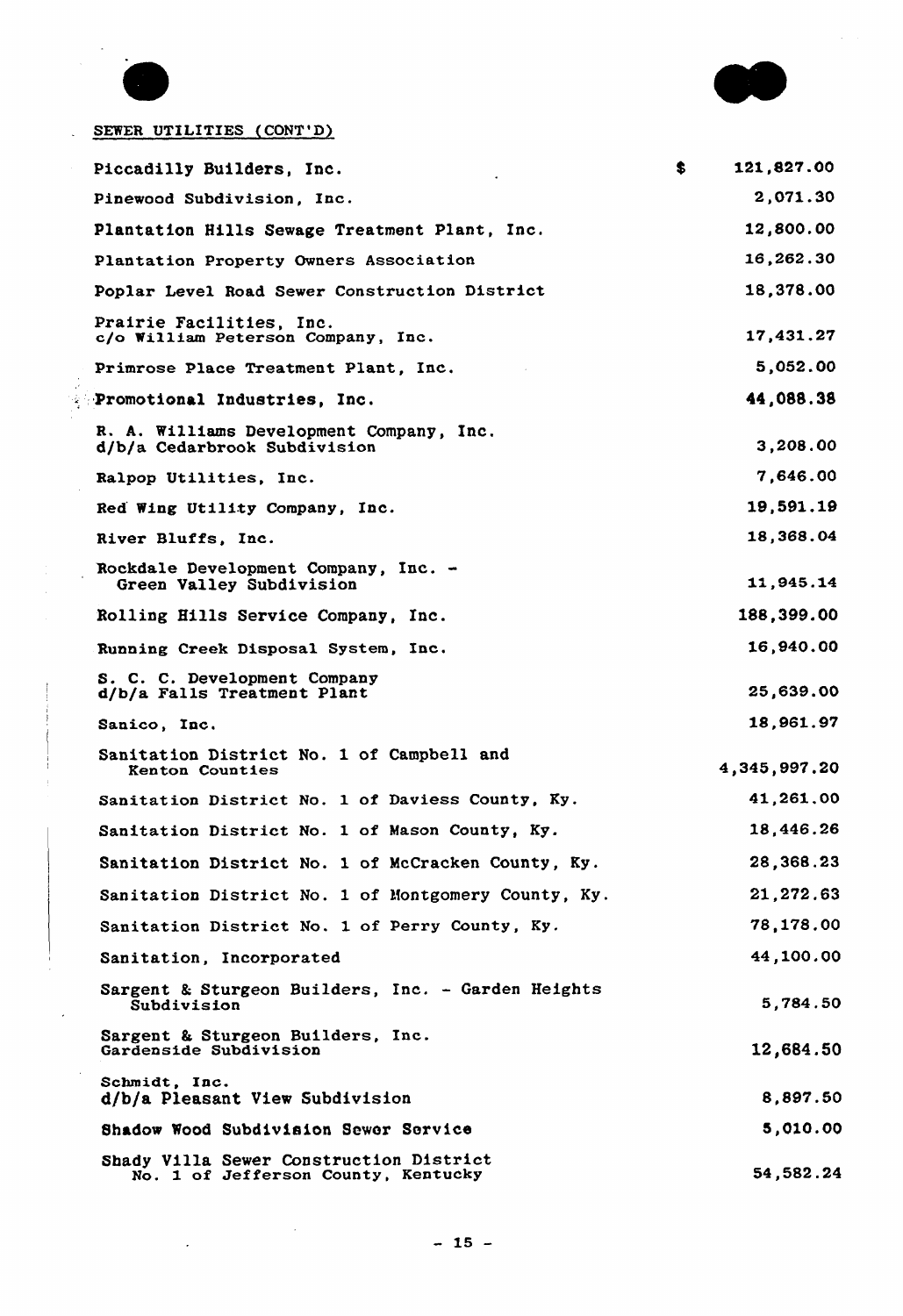



## SEWER UTILITIES (CONT'D)

| Shallow Creek Sanitation Corporation                                                      | \$<br>12,931.28 |
|-------------------------------------------------------------------------------------------|-----------------|
| Silver Heights Sewer Construction District                                                | 102,158.62      |
| Simpson Construction Company, Inc.                                                        | 20,882.67       |
| South Elkhorn Service Company                                                             | 117,376.81      |
| Spanish Cove Sanitation Systems, Inc.                                                     | 2,807.00        |
| Springdale Sanitation Systems, Inc.                                                       | 11,178.00       |
| Spring Valley Sewage Service, Inc.                                                        | 19,190.00       |
| Stone Bluff Sanitation Company, Inc.                                                      | 10,903.00       |
| Stone Brook Sanitation Company, Inc.                                                      | 29,079.00       |
| Sunshine Sewer System, Inc.                                                               | 96,311.51       |
| Tarrytowne Sanitation Company                                                             | 25,152.00       |
| Thelma Activities, Inc.                                                                   | 3,533.75        |
| Third Street Sanitation Corporation                                                       | 38,684.00       |
| Timberlake Sanitation, Inc.                                                               | 3,268.00        |
| Timothy Facilities, Inc.                                                                  | 21,425.00       |
| Treasure Island Sewer Construction District<br>of Jefferson County, Kentucky              | 81,865.00       |
| Triport Disposal Company, Inc.                                                            | 13,627.00       |
| Turkeyfoot Heights Sanitation, Inc.                                                       | 5,310.00        |
| Valley Utilities, Inc.<br>d/b/a Valley Village Sewage Treatment                           | 90,241.00       |
| Verna Hills, Ltd.<br>Verna Hills Subdivision                                              | 9,339.00        |
| W & W Service Company                                                                     | 1,343.88        |
| Warren County Water District<br>(Sewer Division)                                          | 80,075.33       |
| Waterfern-Fern Creek Gardens Sewer Construction<br>District of Jefferson County, Kentucky | 21,011.63       |
| Watterson Woods Waste Management Company<br>c/o Kentucky Property Trust                   | 26,235.48       |
| Whispering Hills Sanitary Sewers<br>c/o George E. Buisson Realty Company                  | 91,801.70       |
| The Whitnell Corporation                                                                  | 20,400.00       |
| William Dohrman, Inc. -<br>Falls Creek Treatment Plant                                    | 10,861.00       |
| William Dohrman, Inc. -<br>Thornhill Treatment Plant                                      | 35,408.00       |
| Willowcrest Development Corporation                                                       | 9,698.00        |
| Windsor Facilities, Inc.<br>c/o William Peterson Company, Inc.                            | 29,800.36       |

 $\sim$   $\sim$